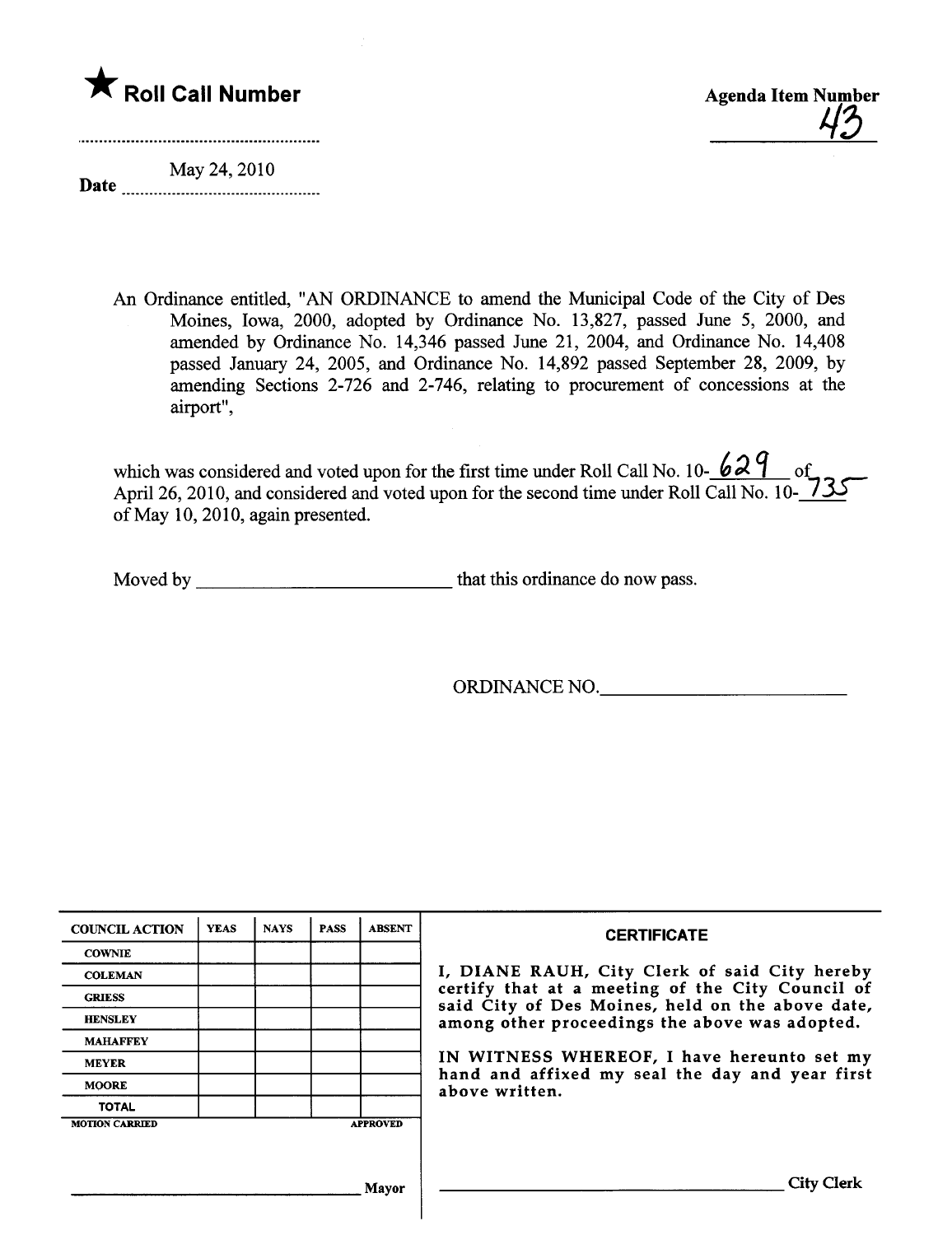| <b>CONDITIONS</b> | Council                                     | Date | April 26, 2010                                                                                                                 |
|-------------------|---------------------------------------------|------|--------------------------------------------------------------------------------------------------------------------------------|
|                   | Communication<br>Office of the City Manager |      | $\frac{4}{10}$ Communication No. $\frac{10}{10-228}$<br>Sommunication No. $\frac{10-228}{10-228}$<br>Interim Aviation Director |

 $U$ 

## AGENDA HEADING:

Amend subsections  $2-726(a)(16)$  and  $2-746(c)(3)$  of the City Code regarding the procurement of concessions at the Airport.

#### SYNOPSIS:

Contracts for airport-based retail concessions do not fit well with the City's current procurement process as the Code is set up primarily for the purchase of goods and services. Airport concessions involve retail sales to the traveling public, with several smaller spaces in the terminal planned and available for that use. The proposed additions to Sections 2-726 and 2-746 would remove airort concessions from the other procurement processes and clear up potential conficts with Code section 22-50.

## FISCAL IMPACT:

A precise fiscal impact is not determinable, but on recent experiences of staff, it appears that directly negotiating with interested parties could possibly result in more retail tenants striking airport concession agreements with the City.

#### ADDITIONAL INFORMATION:

When airport retail spaces are vacated or otherwise become available, Aviation Department staff typically field requests from retailers wanting to operate at these locations. Also, from time to time, local vendors express interest in setting up limited retail operations in the terminal building. The current City procurement ordinance requires that, before entering into any contracts, the City must publish a formal request for proposals (RP) and review and evaluate any responses.

Aviation Staff recently completed this RFP process for retail space and received no responses. During subsequent discussions with the potential tenants, the retailers indicated that they believed the RFP process was too cumbersome compared to the scope of their intended business. They were also hesitant because they felt their response to an RFP could lead to uncertain results beyond their control. They generally indicated a preference for negotiating directly with staff on these smaller concession leases.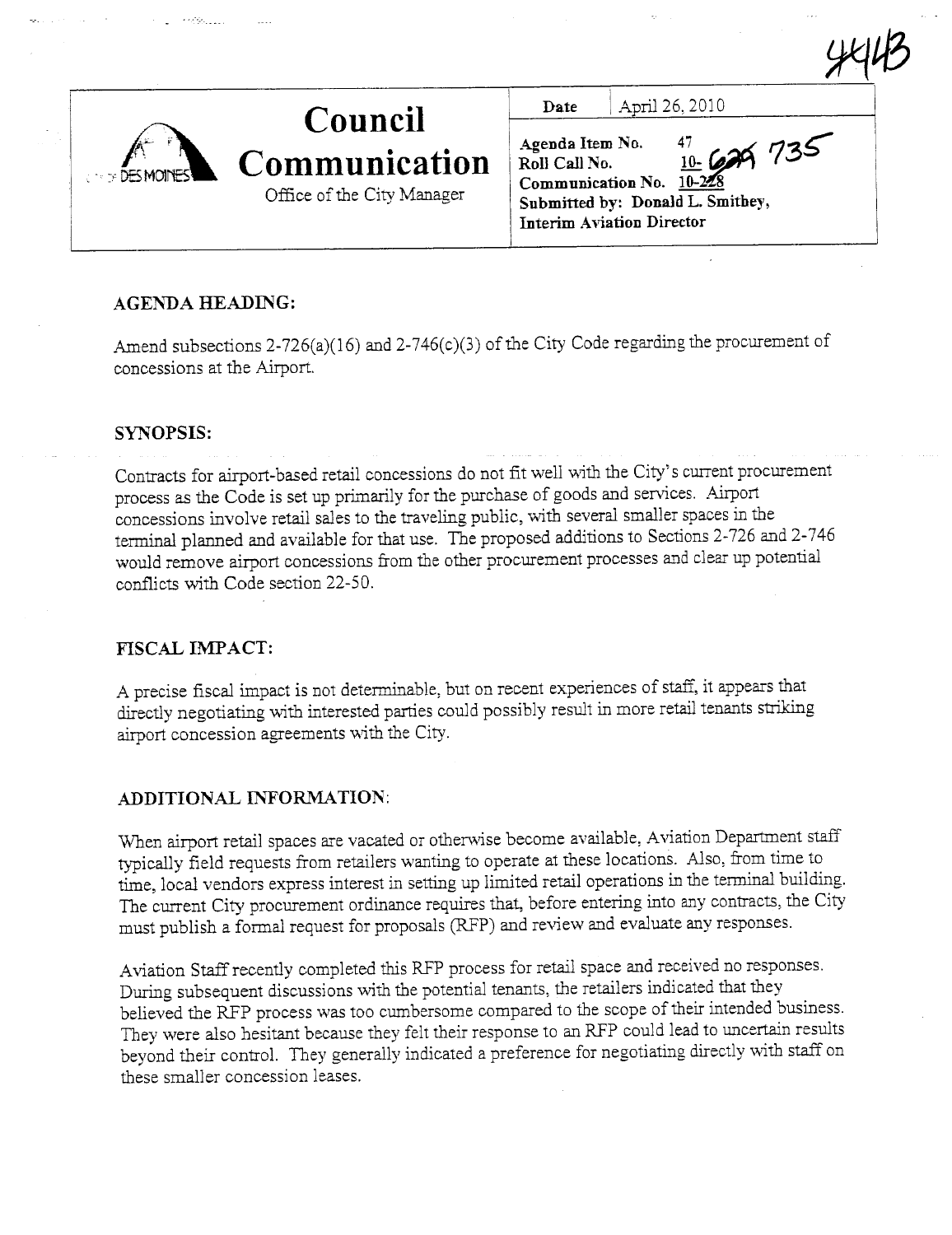Council Communication No. 10-228 Page 2 of 2

 $\overline{z}$ 

Ť.

śh.

It would be in the City's best interests to fill these retail spaces quickly to make appropriate products available for customers of the airport. With this amendment the Board could establish a process commensurate with the expected revenue from, and interest in, the airort retail spaces. City Code section 22-50 already provides that the Airport Board has the authority to govern the operation of the airport, including the power to:

. . . negotiate and execute leases, concession agreements, and operatig agreements of not to exceed three years in duration for the use of real property and facilities under the jurisdiction of the airport. Any leases, concession agreements, or operating agreements for the use of real property and facilities under the jurisdiction of the airport, which exceed three years in duration, shall require approval by the city council. All agreements, concession agreements and operating agreements under the jurisdiction of airport, which do not involve the lease of real property, may be negotiated and executed by the Board.

All concessions involving the lease of real property for more than 3 years would continue to be presented to the Council. Such agreements would include all the major Airport-based concessionaires. The proposed additions to City of Des Moines Code sections 2-726 and 2-746 would remove airport concessions from the other procurement processes and clear up potential conflicts with section 22-50. At its meeting of April 6, 2010, the Airport Board recommended that Council approve this amendment.

### PREVIOUS COUNCIL ACTION(S): NONE

#### BOARD/COMMISSION ACTION(S):

Date: April 6, 2009 - Airport Board

Resolution Number: AI0-056

2002年1月11日

Action: Recommend Amendment to Purchasing Ordinance for the Procurement of Airport Concessions Moved by Mr. Gentry to adopt. Motion carried: 6-0-0-1

# ANTICIPATED ACTIONS AND FUTURE COMMITMENTS: NONE

For more information on this and other agenda items, please call the City Clerk's Office at 515-283-4209 or visit the Clerk's Office on the second floor of City Hall, 400 Robert D. Ray Drive. Council agendas are available to the public at the City Clerk's Office on Thursday afternoon preceding Monday's Council meeting. Citizens can also request to receive meeting notices and agendas by email by calling the Clerk's Office or sending their request via email to cityclerk@dmgov.org.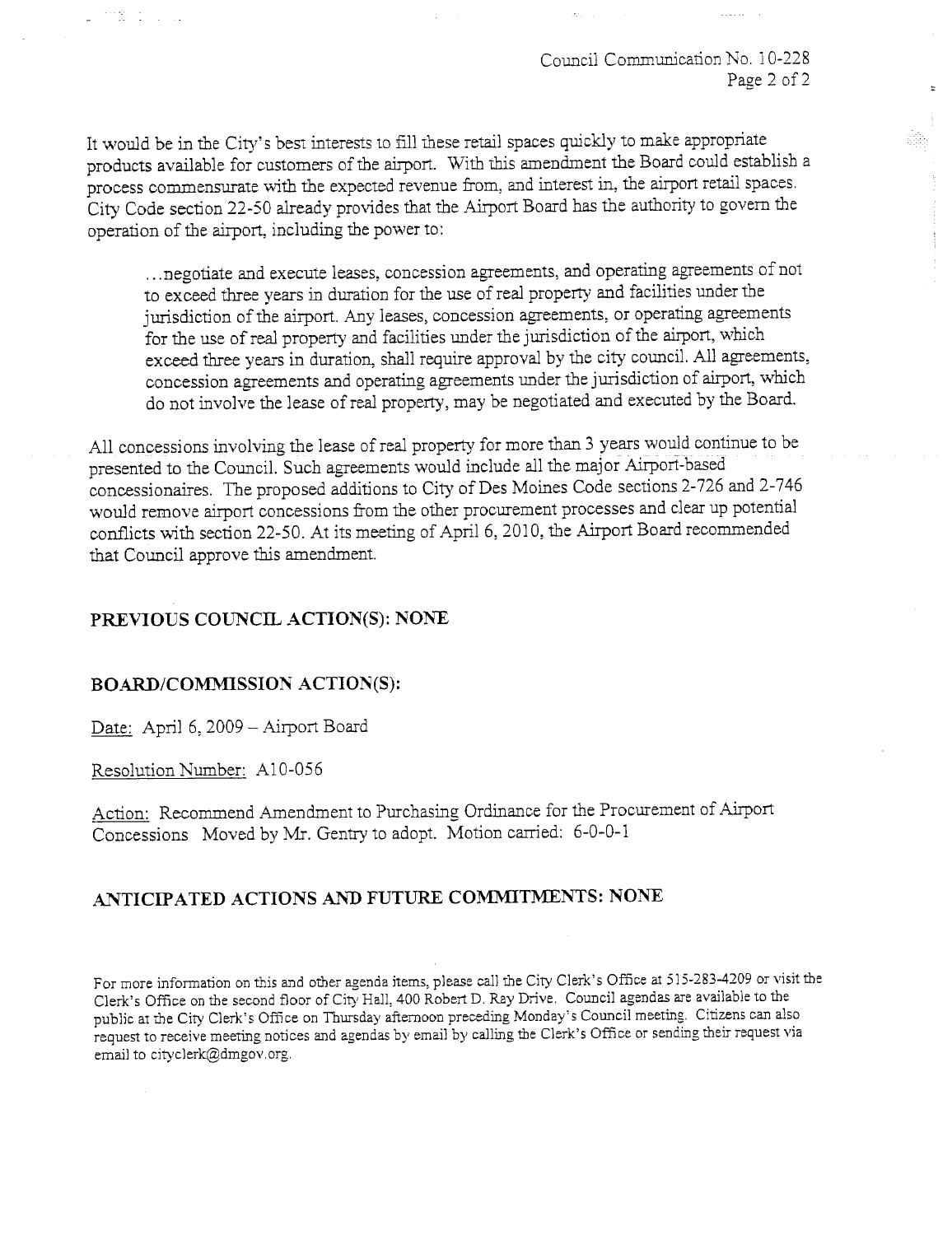ORDINANCE NO.

AN ORDINANCE to amend the Municipal Code of the City of Des Moines, Iowa, 2000, adopted by Ordinance No. 13,827, passed June 5, 2000, and amended by Ordinance No. 14,346 passed June 21,  $2004$ , and Ordinance No. 14,408 passed January 24, 2005, and Ordinance No. 14,892 passed September 28, 2009, by amending Sections  $2-726$  and  $2-746$ , relating to procurement of concessions at the airport.

 $735^{+11}$ 

Be It Ordained by the City Council of the City of Des Moines, Iowa:

Section 1. That the Municipal Code of the City of Des Moines, Iowa, 2000, adopted by Ordinance No. 13,827, passed June 5, 2000, and amended by Ordinance No.  $14,346$  passed June 21, 2004, and Ordinance No. 14,408 passed January 24, 2005, and Ordinance No. 14,892 passed September 28, 2009, is hereby amended by amending Sections 2-726 and 2-746, relating to procurement of concessions at the airport, as follows:

Sec. 2-726. Procurement of goods and services under competitive bidding process; Exceptions.

- $(a)$  The procurement of goods and/or services, wherein cost to the city and compliance with specifications will be the only criteria considered in selecting among competing bidders, shall be accomplished under the competitive bidding process outlined in this part, with the following exceptions:<br>(1) The procurement of services which by their nature are not
	- (1) The procurement of services which by their nature are not adapted to award by competi ti ve bidding i including but not limited to contracts for the services of individuals possessing a high degree of professional skill where the ability or fitness of the individual plays an important<br>part, and contracts for the disposal of special or hazardous waste materials, where the charge for services cannot be calculated until an analysis of the waste is completed.
	- $(2)$  The procurement of printing or engraving of bonds, official statements and other evidences of indebtedness.
	- (3) The procurement of printing or procurement of special materials, supplies, or postage to be used in connection with an election or referendum.
	- (4) The procurement of utility services and fuel and fuel services for vehicles and equipment.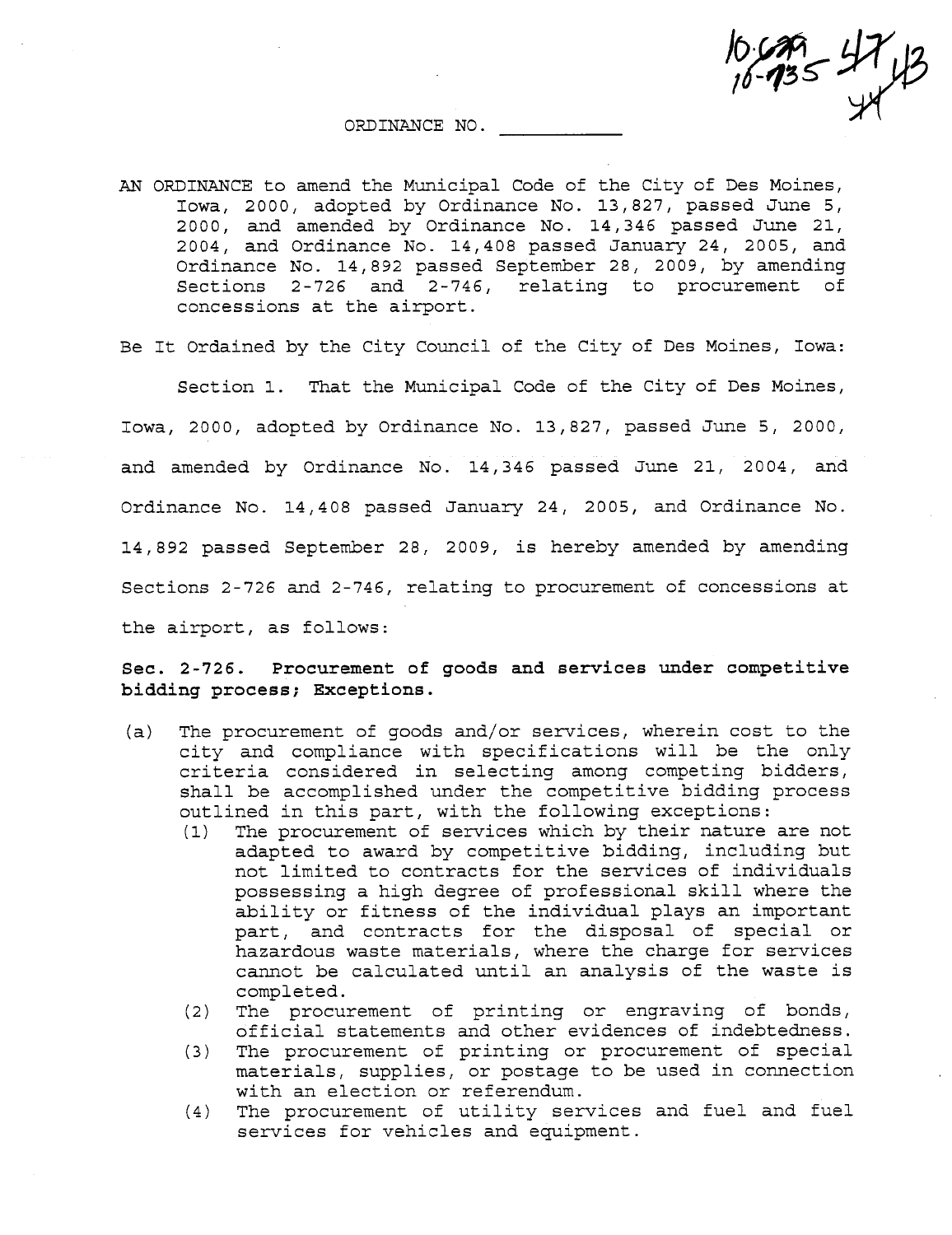$(5)$ The procurement of magazines, books, periodicals, and similar articles of an educational or instructional nature, and the binding of such magazines, books, periodicals, pamphlets, and similar articles.

 $47$ 

4<br>49

93

- $(6)$ The procurement of repair services for equipment and machinery, or for the procurement of repair parts, when required repair parts are available only from a single factory source and are sold through a single area-wide distributor, and competitive bids for such repairs are thus not prospectively obtainable, and the city manager or his or her designee so finds and declares in writing. The city manager's written determination shall be filed with the procurement documents in each such instance.
- $(7)$ The procurement of goods and/or services that are of such a nature that they are the only goods and/or services which will fit and comply with the required use, or are an integral part of a total system so as to be uniquely compatible with existing city needs, materials or equipment to be cost effective, and the city manager so finds and declares in writing. The city manager's written determination shall be filed with the procurement documents in each such instance.
- $(8)$ Contracts for the procurement of goods and/or services through which nonprofit associations, established to aid or assist governmental bodies or other governmental agencies have secured special rates or provisions for the purchase of goods and/or services for the benefit of governmental bodies or agencies.
- $(9)$ Contracts for goods and/or services procured through a cooperative chapter 28E agreement that were procured by a governmental entity participating in said 28E agreement, provided that the city manager determines that said entity procured the goods and/or services pursuant to competitive procurement procedures substantially equivalent to those set forth in this division.
- (10) The procurement of goods and/or services by a department from a particular vendor, involving a city expenditure of less than \$1,000, under rules developed by the procurement administrator.
- (11) The procurement of sponsorship services which provide funding and/or promotion, marketing or assistance with the implementation of events, services or programs undertaken by the park and recreation department.
- (12) The sale of advertising under guidelines approved by the procurement administrator.
- (13) The procurement of entertainers or performing artists for civic programs and events, when the availability of such person does not lend itself to competitive procurement.
- (14) A nonprofit agency or organization need not complete the competitive procurement process but must obtain written permission from the city manager to sell consumer goods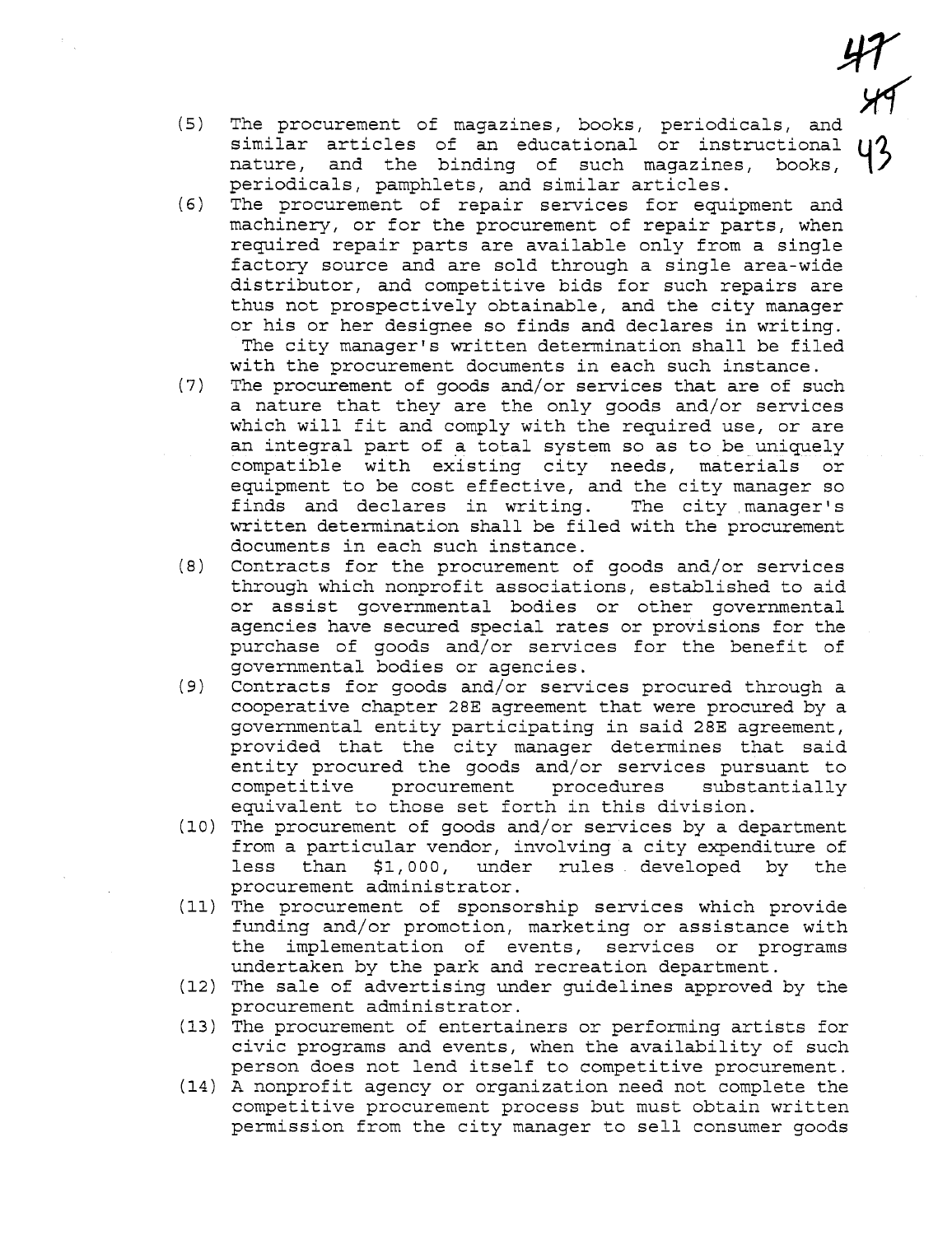$\mathcal{H}_{\psi}$ 

and/or services to its members or the public on city property.

- (15) A temporary concession may be granted through a written agreement approved by the city manager, or the director of the procuring department if authorized by the city manager, without completing the competitive procurement process.
- (16) The procurement of concessions at the airport pursuant to
- section 22-50 of this Code.<br>(1617) Concessions involving the lease or exclusive use of city property for a period of more than three years shall be subject to approval of the city council, as provided by Section 364.7 of the Iowa Code.
- (b) The procurement administrator is expressly authorized to procure from any federal, state, or local government unit or agency thereof surplus machinery, motor vehicles, materials, supplies, commodities, or equipment as may be made available<br>through the operation of any legislation heretofore or hereafter enacted without conforming to the competitive bidding requirements of this division.
- (c) The procurement administrator is also expressly authorized to procure goods and/ or services from supply schedules of the U. S. General Services Administration and from contracts established by the State of Iowa Department of General Services, the Iowa Department of Transportation, and the Iowa Communications Network pursuant to procedures established by I.C. ch. 18Iowa Code Chapter 8A and rules and regulations promulgated thereunder, or pursuant to supply schedules of Polk County contracts or accepted bids pursuant to Polk County's bidding procedures, without conforming to the competitive bidding requirements of this subdivision.
- (d) Regular or temporary employment contracts or hiring in the municipal service, whether with respect to the classified service or otherwise, shall not be subject to this subdivision.
- (e) The procurement administrator is hereby expressly authorized to procure from any federal, state, or local government unit or agency thereof, without conforming to the competitive bidding requirements of this division, such goods and/or services as are authorized by the city manager, provided that the city manager determines and declares in writing that such goods and/or services were competitively procured by such unit or agency pursuant to competitive procurement procedures substantially equivalent to those set forth in this division, and can be procured without mark-up from such other federal, state, or local government unit or agency.
- (f) The procurement administrator is hereby expressly authorized to procure goods and/or services from contracts that have been competitively established through the Western States Contracting Alliance and other cooperative group contracting consortiums for state government departments, institutions,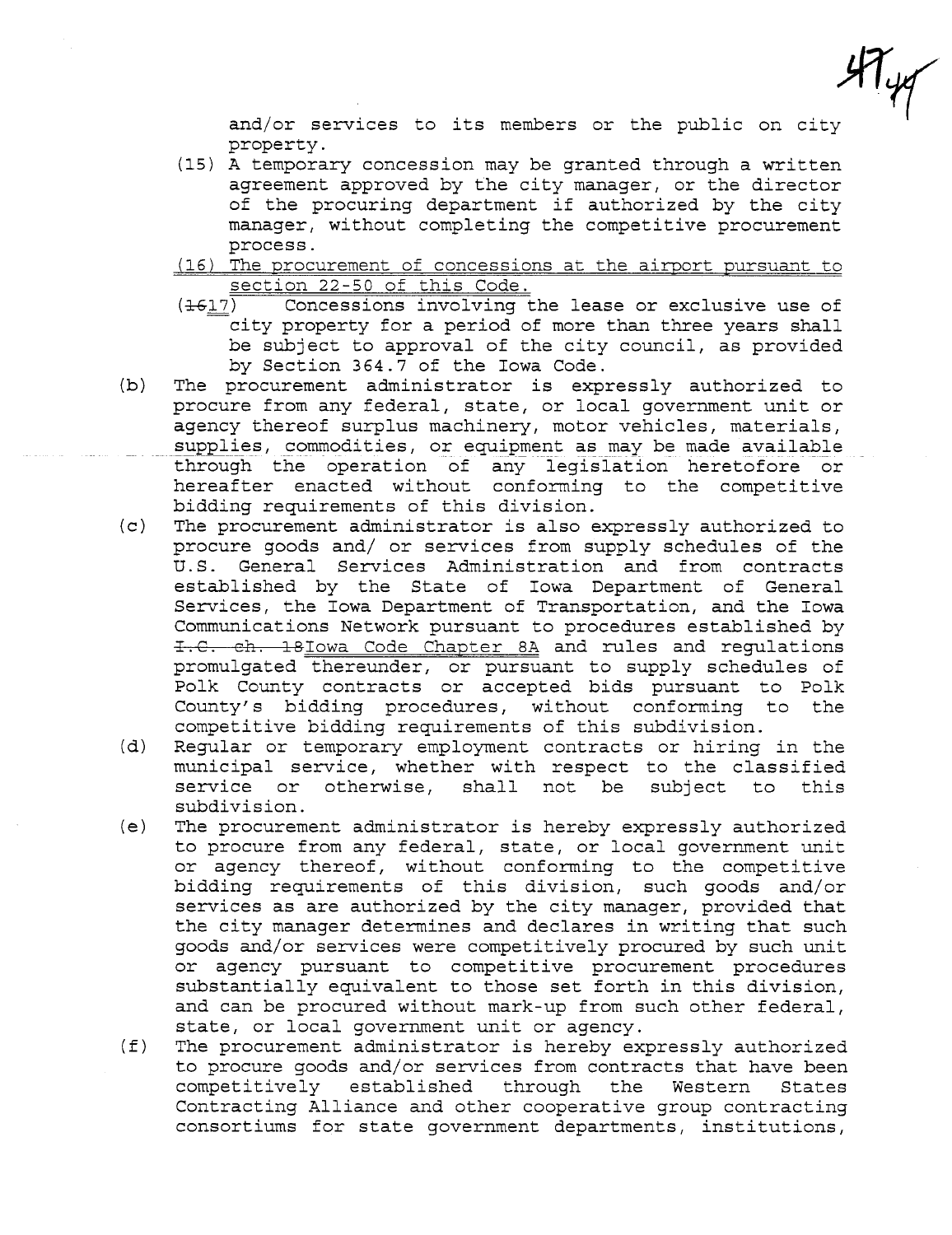$10.629$   $47$ <br> $47$ agencies and political subdivisions, without conforming to the competitive bidding requirements of this division.

 $(g)$  The procurement administrator is hereby expressly authorized to procure goods and/or services through a joint bid with Polk County by a competitive bidding procedure, without conforming to the competitive bidding requirements of this subdivision.

Sec. 2-746. Procurement of goods, services and concessions subject to the request for proposals (RFP) process; exceptions.

- (a) In procuring goods and/or services under the request for proposals (RFP) process, selection of the successful proposal. may be based upon criteria in addition to cost to the city and compliance with specifications, including but not limited to experience, expertise and/or qualifications of the provider; quality of the goods and/or services; and the quality and availability of training or repair services. In procuring concessions at city facilities, selection of the successful proposal may be based upon criteria in addition to revenue to the city and compliance with specifications, including but not limited to capital investment, experience, financial resources, business plan, and involvement of Disadvantaged Business Enterprises.
- (b) The procurement of goods and/or services for the city or concessions, wherein criteria in addition to cost or revenue to the city and compliance with specifications will be considered in selecting from among competing proposers, and wherein the cost or revenue to the city is estimated to exceed \$25,000 annually, shall be accomplished under the RFP process outlined in this part, with the following exceptions:
	- (1) The procurement of legal services shall be exempt from the RFP process and shall be administered by the city
	- attorney. (2) The procurement of professional engineering or architectural services which will result in the design and construction of public improvements shall be accomplished pursuant to the engineering department's RFP process, which shall be administered by the city engineer, who shall be governed by the same requirements as the procurement division regarding advertisement, authorization limits and change orders.
	- (3) The procurement of other professional services (e.g. conceptual design services, program consulting services, etc.) where the total anticipated cost of those services will not exceed \$25,000, shall be exempt from the RFP process outlined in this part and shall be administered by the director of the department procuring those services in a manner reasonably calculated to assure the best interests of the public, under the oversight of the procurement division.